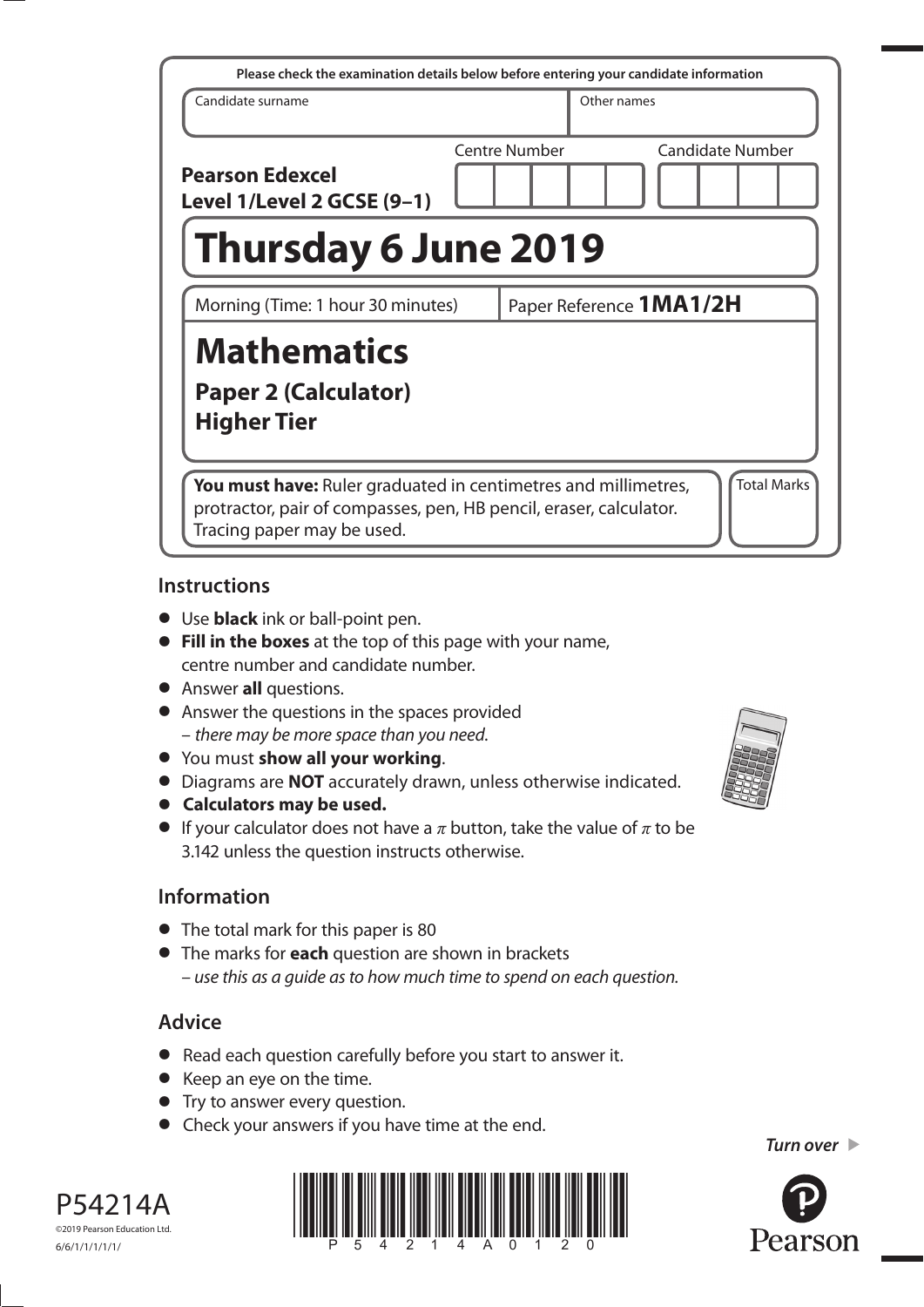

 $\begin{array}{c} \begin{array}{c} \begin{array}{c} \end{array} \\ \begin{array}{c} \end{array} \\ \begin{array}{c} \end{array} \\ \begin{array}{c} \end{array} \\ \begin{array}{c} \end{array} \\ \begin{array}{c} \end{array} \\ \begin{array}{c} \end{array} \\ \begin{array}{c} \end{array} \\ \begin{array}{c} \end{array} \\ \begin{array}{c} \end{array} \\ \begin{array}{c} \end{array} \\ \begin{array}{c} \end{array} \\ \begin{array}{c} \end{array} \\ \begin{array}{c} \end{array} \\ \begin{array}{c} \end{array} \\ \begin{array}{c} \end{array$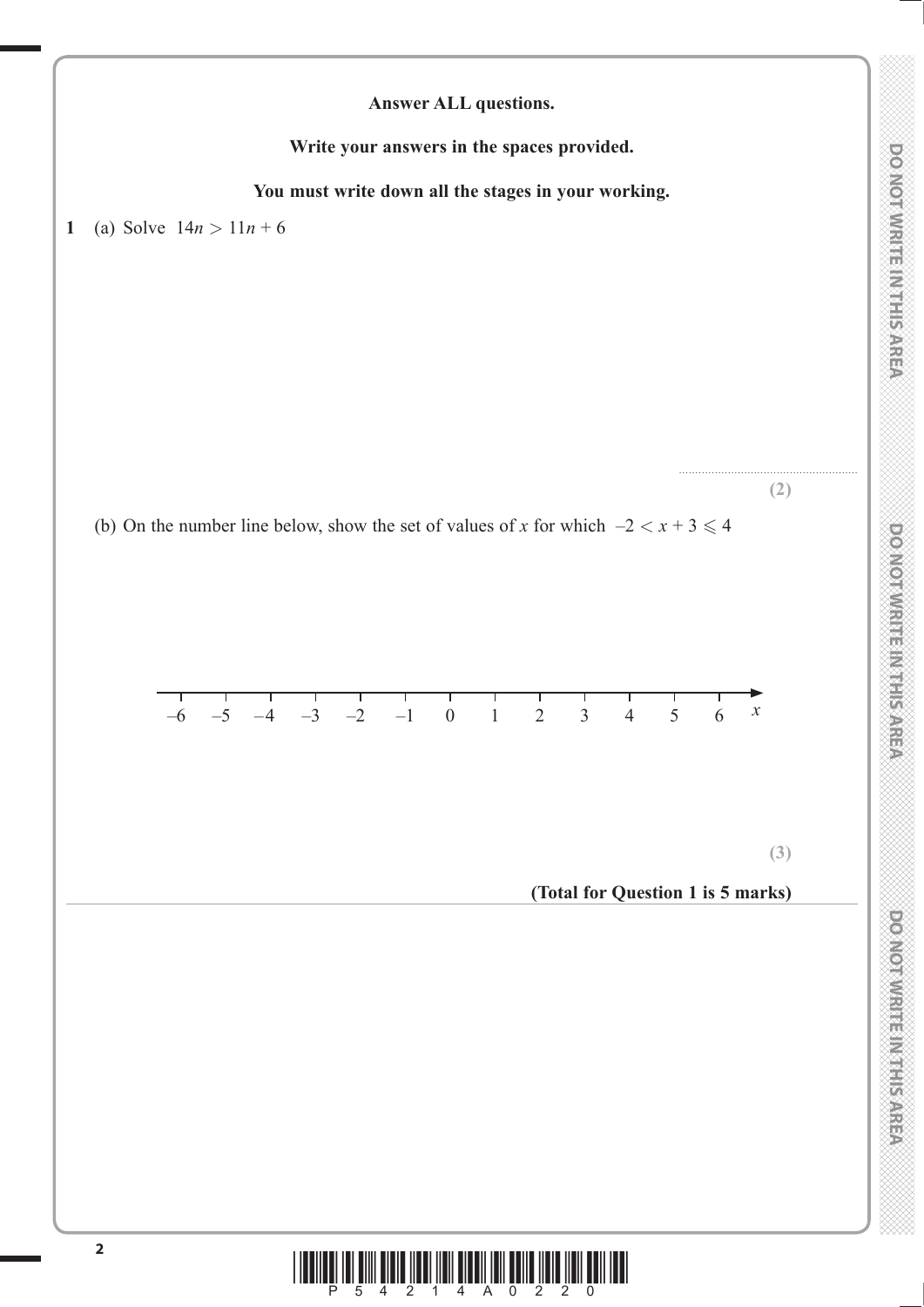

**2** On the grid below, draw the graph of  $y = 2x - 3$  for values of *x* from  $-2$  to 4

**(Total for Question 2 is 3 marks)**

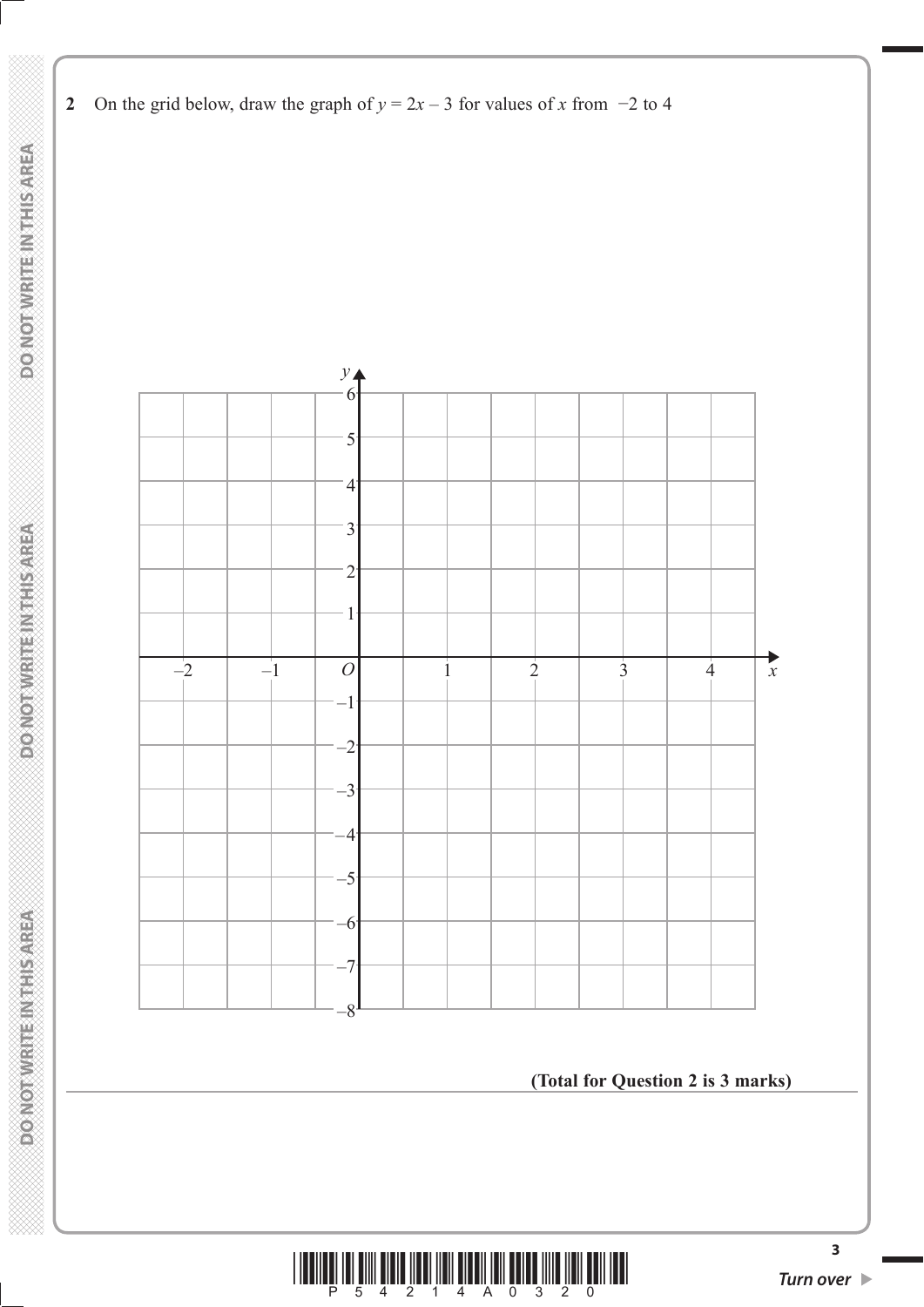DOMOTWRITE MITHIS AREA

**DOO YORD WEBSTART PARTIES** 

**3** Hannah is planning a day trip for 195 students.

 She asks a sample of 30 students where they want to go. Each student chooses one place.

The table shows information about her results.

| <b>Place</b>         | <b>Number of students</b> |
|----------------------|---------------------------|
| Theme Park           | 10                        |
| Theatre              | 5                         |
| <b>Sports Centre</b> |                           |
| Seaside              |                           |

(i) Work out how many of the 195 students you think will want to go to the Theme Park.

**(2)**

.......................................................

(ii) State any assumption you made **and** explain how this may affect your answer.

..................................................................................................................................................................................................................................................

..................................................................................................................................................................................................................................................

..................................................................................................................................................................................................................................................

**(1)**

**(Total for Question 3 is 3 marks)**

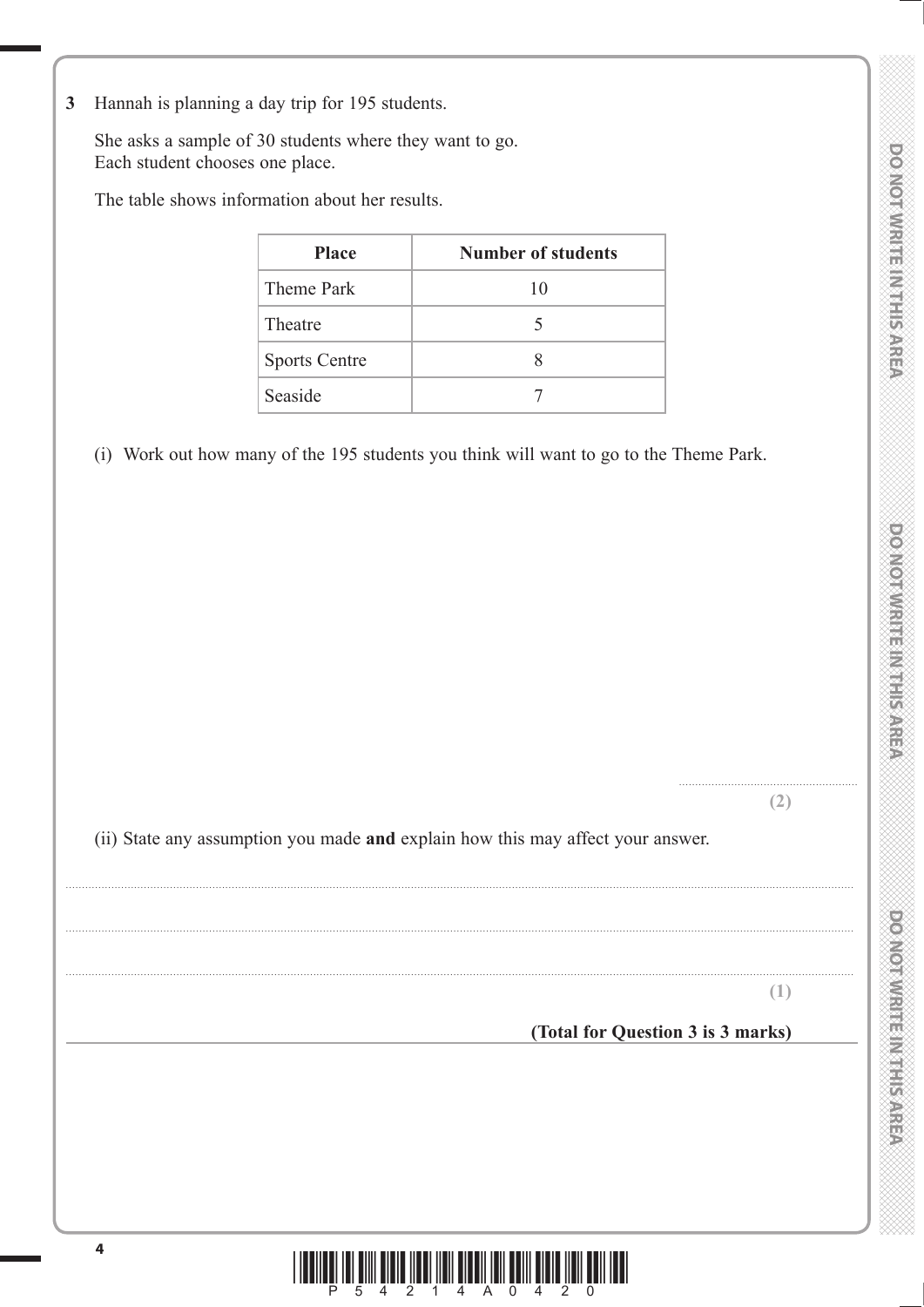**4** A container is in the shape of a cuboid.



The container is  $\frac{2}{3}$ 3 full of water. A cup holds 275 m*l* of water.

What is the greatest number of cups that can be completely filled with water from the container?

**(Total for Question 4 is 4 marks)**



.......................................................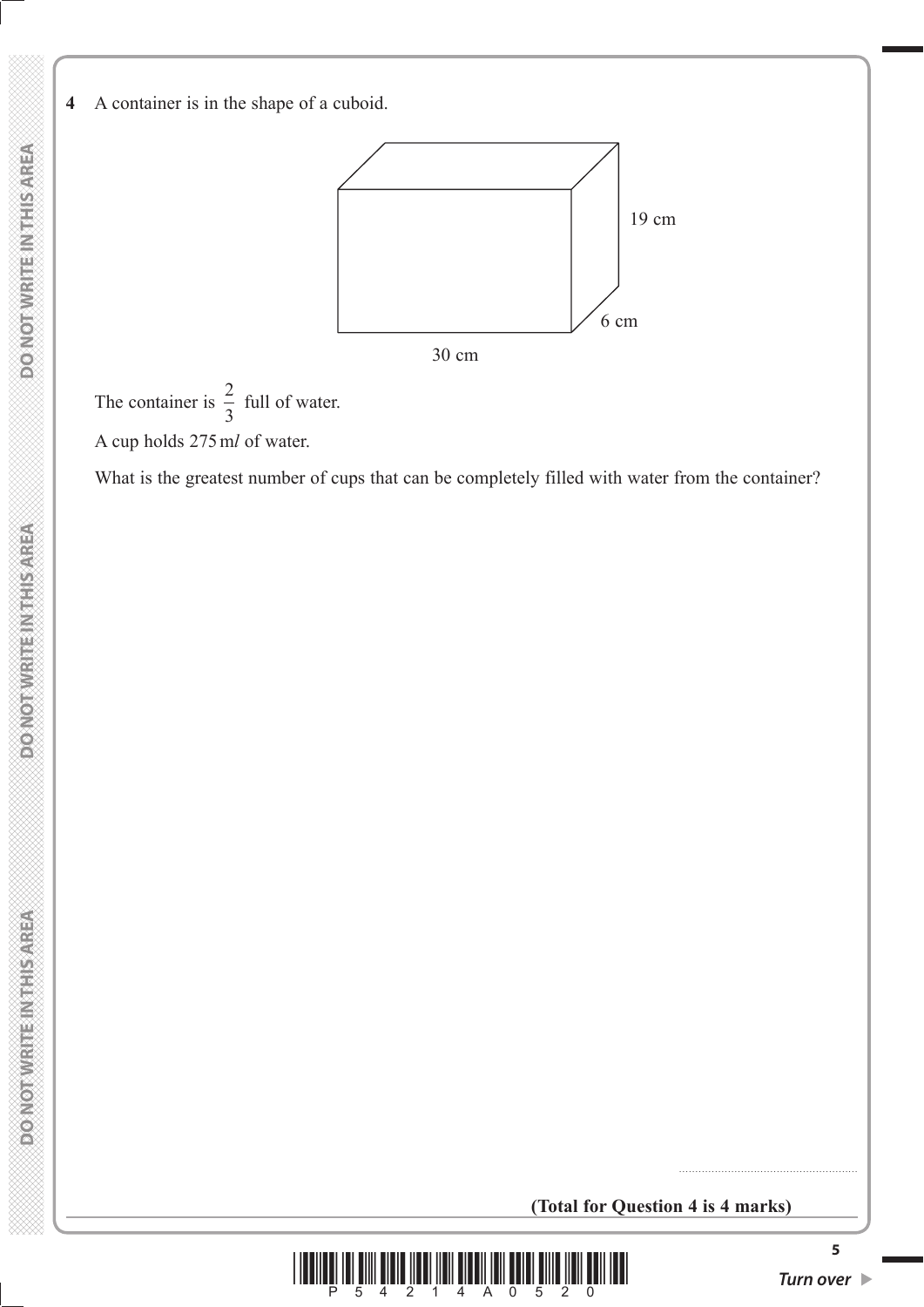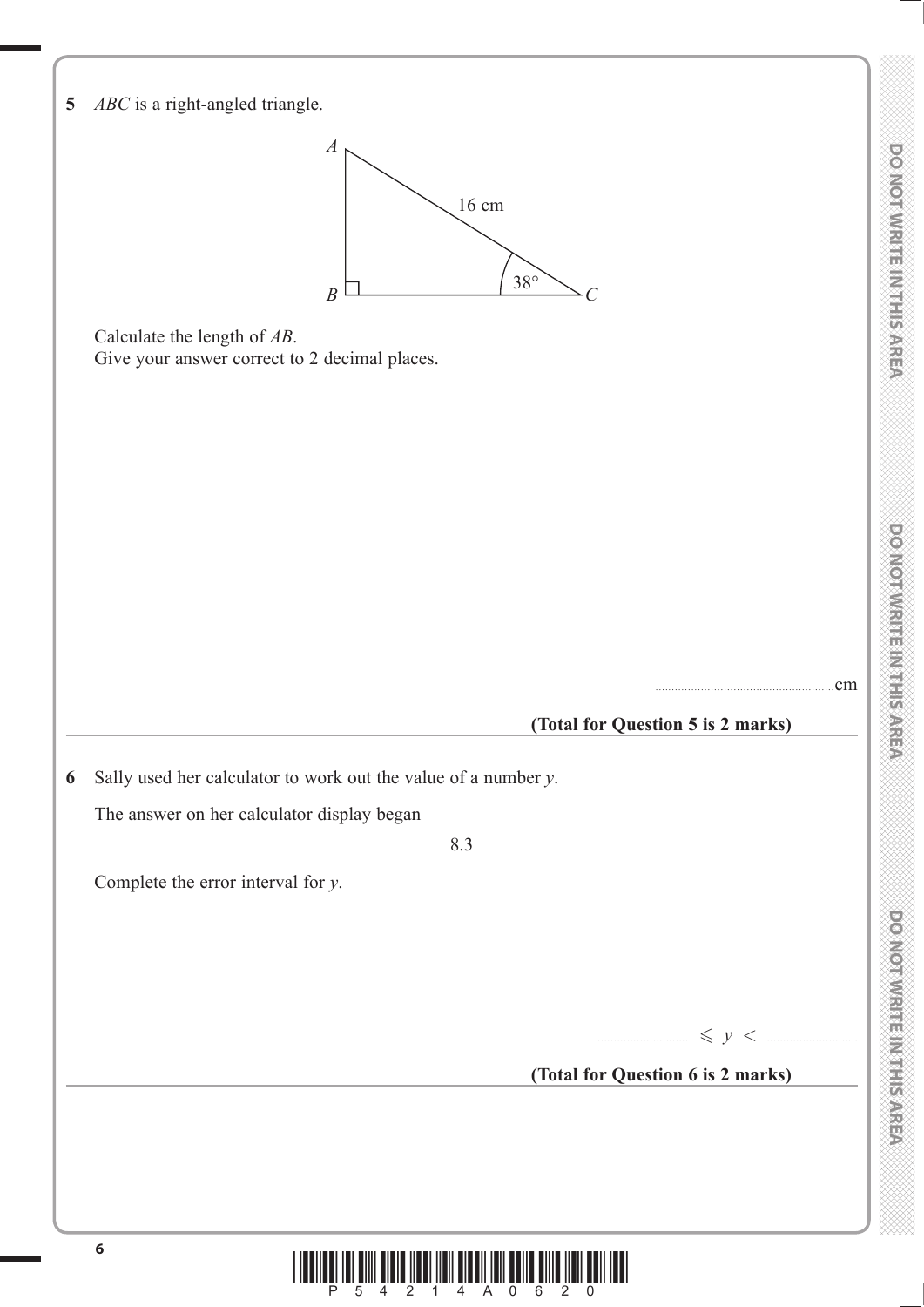**PONOTNICE TERMS** 

**7** £360 is shared between Abby, Ben, Chloe and Denesh. The ratio of the amount Abby gets to the amount Ben gets is 2:7 Chloe and Denesh each get 1.5 times the amount Abby gets. Work out the amount of money that Ben gets.

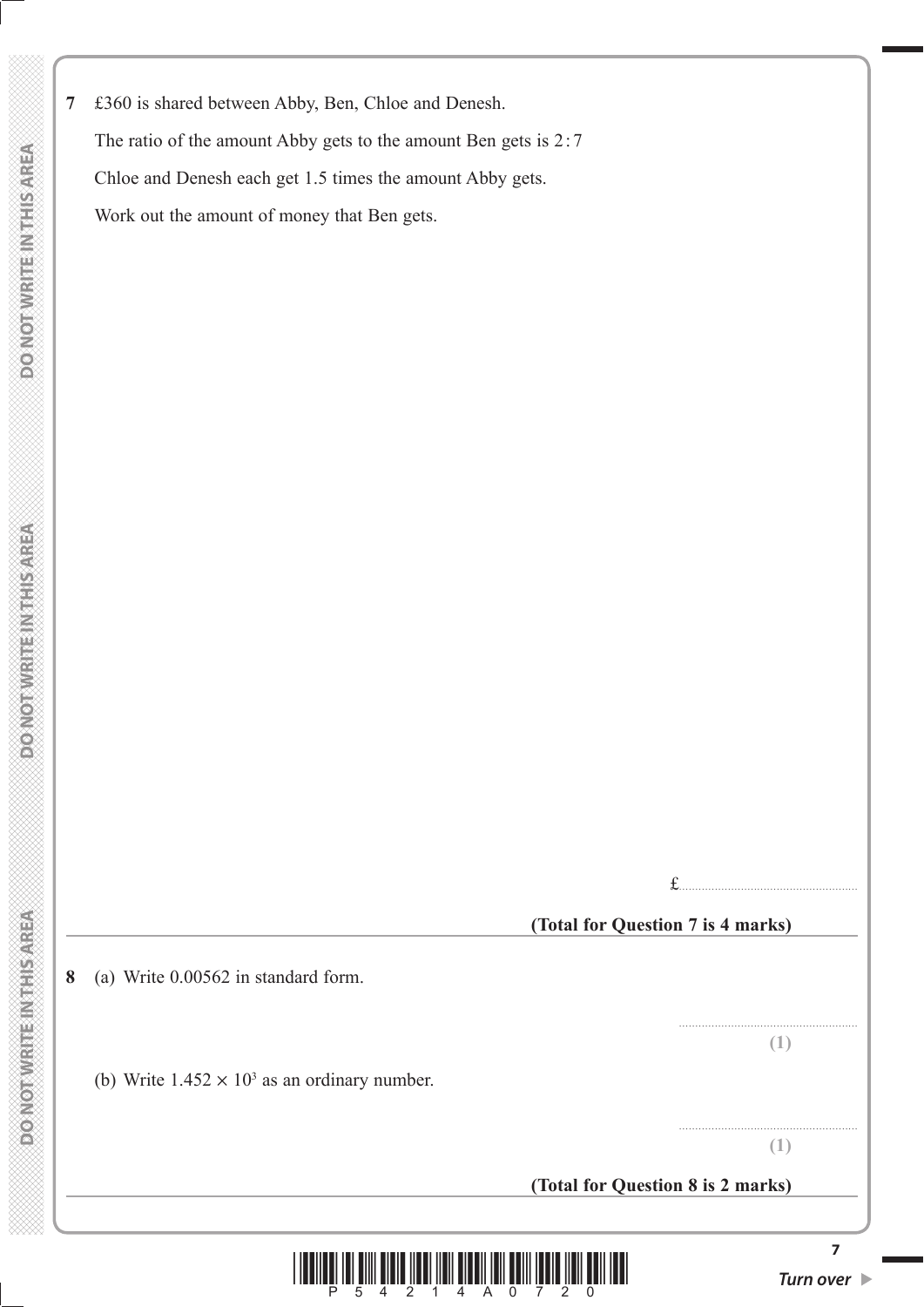| (2)<br>Square E has sides of length e cm.<br>Square F has sides of length $f$ cm.<br>The area of square $E$ is 44% greater than the area of square $F$ .<br>(b) Work out the ratio $e$ : $f$<br>(2)<br>(Total for Question 9 is 4 marks)<br>8<br>$\overline{2}$ | (a) Find the ratio of the area of circle $A$ to the area of circle $B$ . |  |
|-----------------------------------------------------------------------------------------------------------------------------------------------------------------------------------------------------------------------------------------------------------------|--------------------------------------------------------------------------|--|
|                                                                                                                                                                                                                                                                 |                                                                          |  |
|                                                                                                                                                                                                                                                                 |                                                                          |  |
|                                                                                                                                                                                                                                                                 |                                                                          |  |
|                                                                                                                                                                                                                                                                 |                                                                          |  |
|                                                                                                                                                                                                                                                                 |                                                                          |  |
|                                                                                                                                                                                                                                                                 |                                                                          |  |
|                                                                                                                                                                                                                                                                 |                                                                          |  |
|                                                                                                                                                                                                                                                                 |                                                                          |  |
|                                                                                                                                                                                                                                                                 |                                                                          |  |
|                                                                                                                                                                                                                                                                 |                                                                          |  |
|                                                                                                                                                                                                                                                                 |                                                                          |  |
|                                                                                                                                                                                                                                                                 |                                                                          |  |
|                                                                                                                                                                                                                                                                 |                                                                          |  |
|                                                                                                                                                                                                                                                                 |                                                                          |  |
|                                                                                                                                                                                                                                                                 |                                                                          |  |
|                                                                                                                                                                                                                                                                 |                                                                          |  |
|                                                                                                                                                                                                                                                                 |                                                                          |  |
|                                                                                                                                                                                                                                                                 |                                                                          |  |
|                                                                                                                                                                                                                                                                 |                                                                          |  |
|                                                                                                                                                                                                                                                                 |                                                                          |  |
|                                                                                                                                                                                                                                                                 |                                                                          |  |
|                                                                                                                                                                                                                                                                 |                                                                          |  |
|                                                                                                                                                                                                                                                                 |                                                                          |  |
|                                                                                                                                                                                                                                                                 |                                                                          |  |
|                                                                                                                                                                                                                                                                 |                                                                          |  |
|                                                                                                                                                                                                                                                                 |                                                                          |  |
|                                                                                                                                                                                                                                                                 |                                                                          |  |
|                                                                                                                                                                                                                                                                 |                                                                          |  |
|                                                                                                                                                                                                                                                                 |                                                                          |  |
|                                                                                                                                                                                                                                                                 |                                                                          |  |
|                                                                                                                                                                                                                                                                 |                                                                          |  |
|                                                                                                                                                                                                                                                                 |                                                                          |  |
|                                                                                                                                                                                                                                                                 |                                                                          |  |
|                                                                                                                                                                                                                                                                 |                                                                          |  |

**9** The circumference of circle **B** is 90% of the circumference of circle **A**.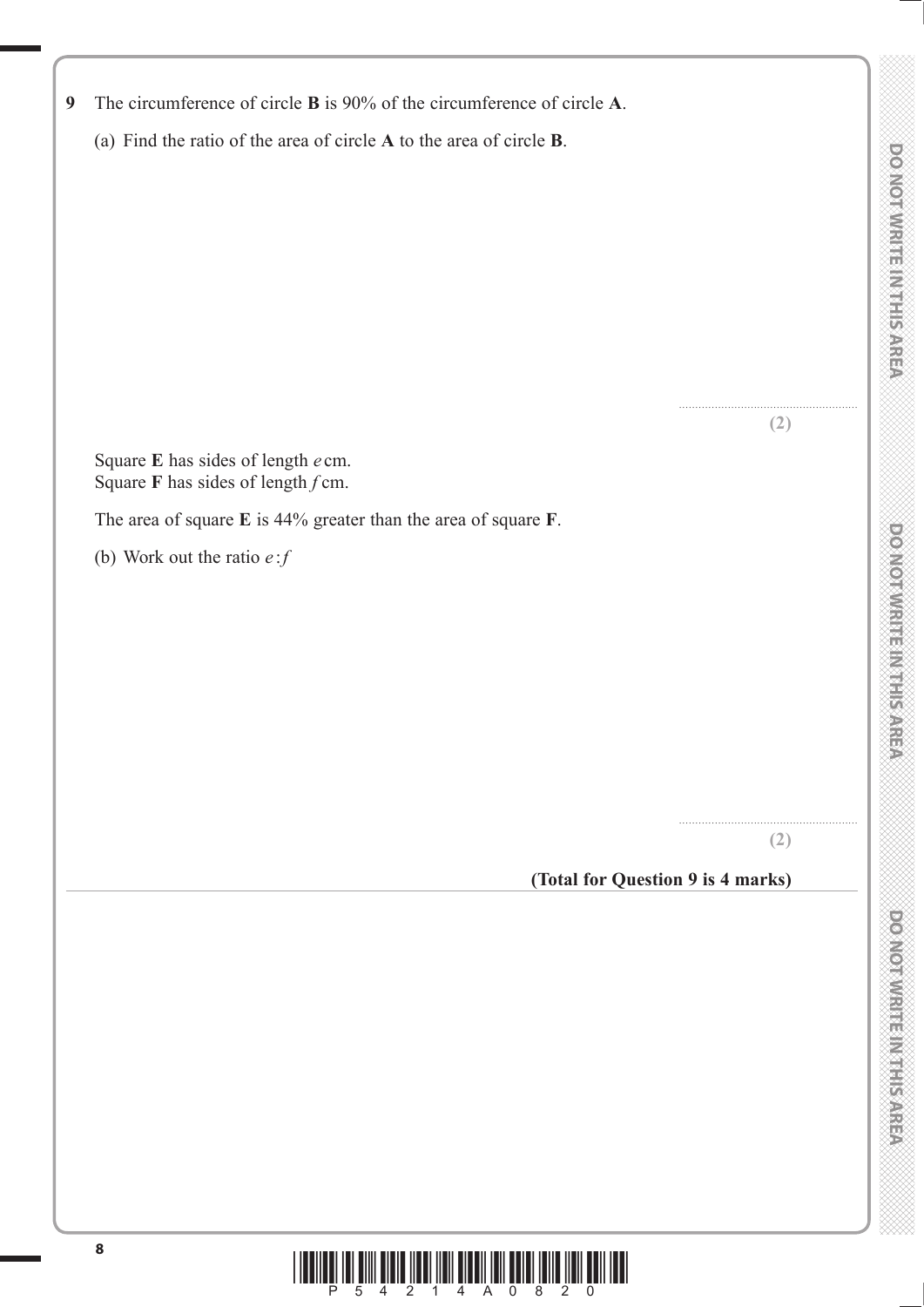

.......................................................

### **(Total for Question 10 is 5 marks)**



**9**

**COMORNIER STRANGED**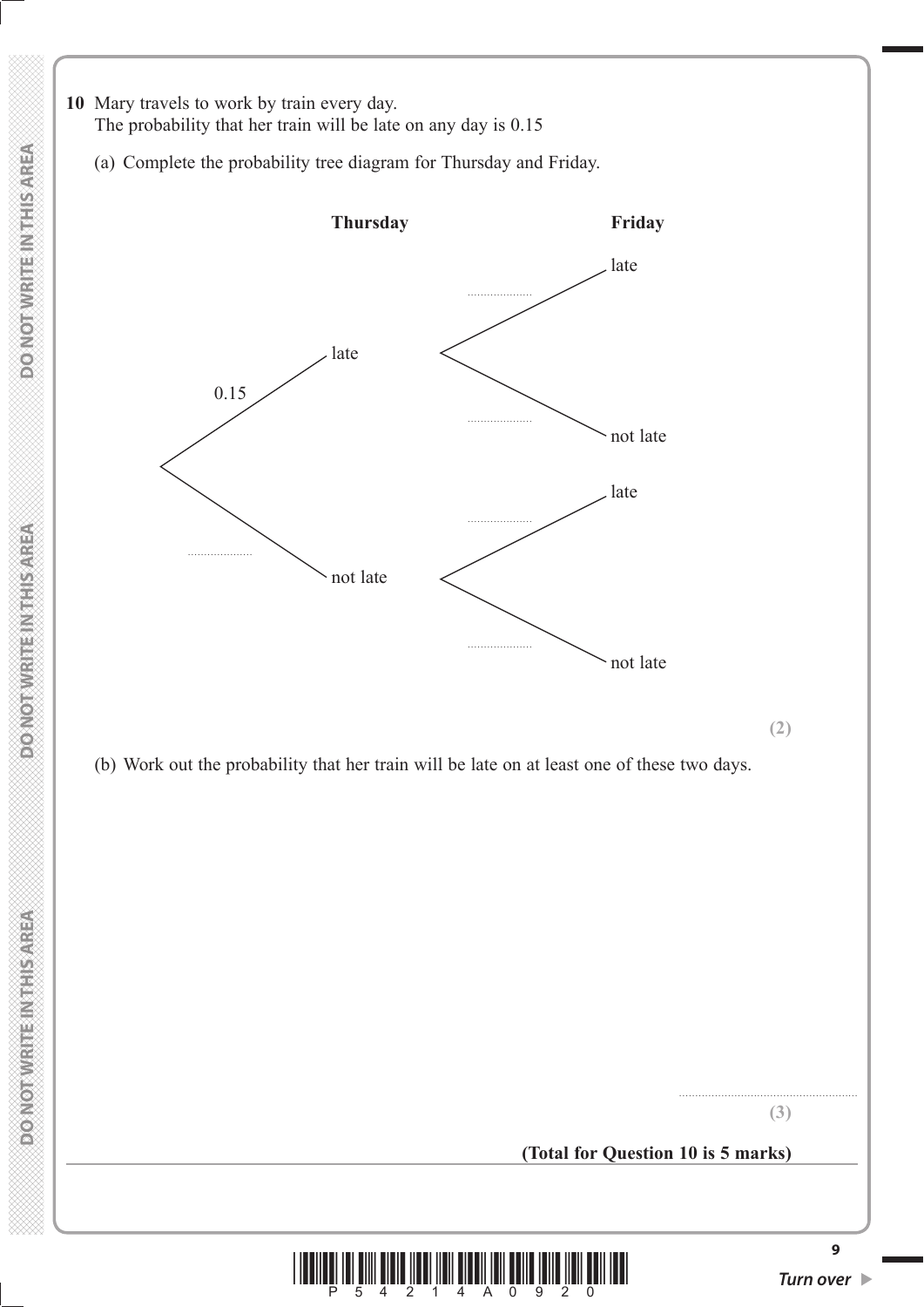**11** The grouped frequency table gives information about the times, in minutes, that 80 office workers take to get to work.

| Time ( <i>t</i> minutes) | <b>Frequency</b> |
|--------------------------|------------------|
| $0 < t \leqslant 20$     | 5                |
| $20 < t \leqslant 40$    | 30               |
| $40 < t \leqslant 60$    | 20               |
| $60 < t \leqslant 80$    | 15               |
| $80 < t \leq 100$        | 8                |
| $100 < t \le 120$        | $\mathcal{D}$    |

(a) Complete the cumulative frequency table.

| Time ( <i>t</i> minutes) | <b>Cumulative</b><br>frequency |
|--------------------------|--------------------------------|
| $0 < t \leqslant 20$     |                                |
| $0 < t \leqslant 40$     |                                |
| $0 < t \leqslant 60$     |                                |
| $0 < t \leqslant 80$     |                                |
| $0 < t \leqslant 100$    |                                |
| $0 < t \le 120$          |                                |



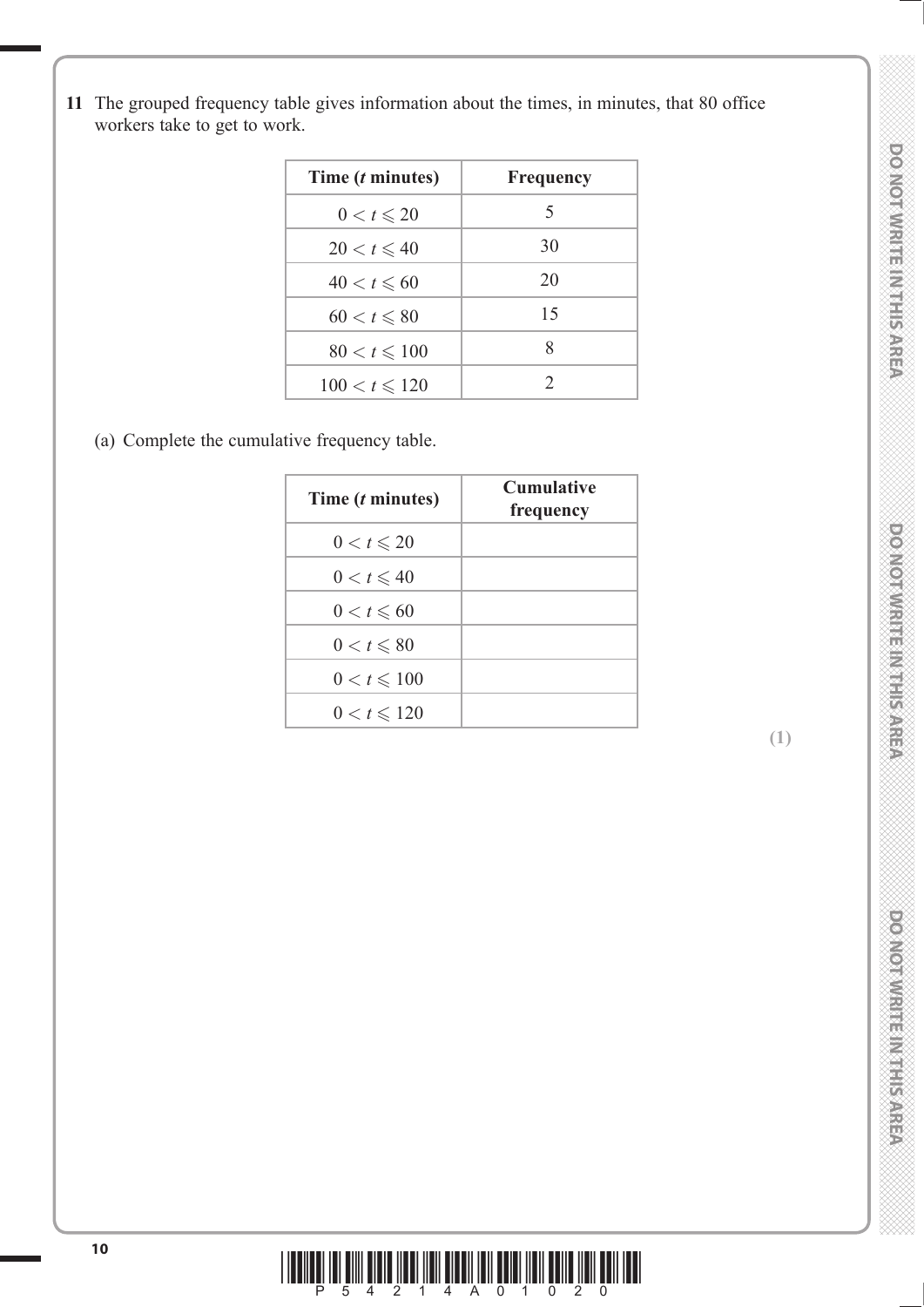



**DOMOTIVRITE IN THIS AREA** 

**MONOT WRITE INSTITUTION**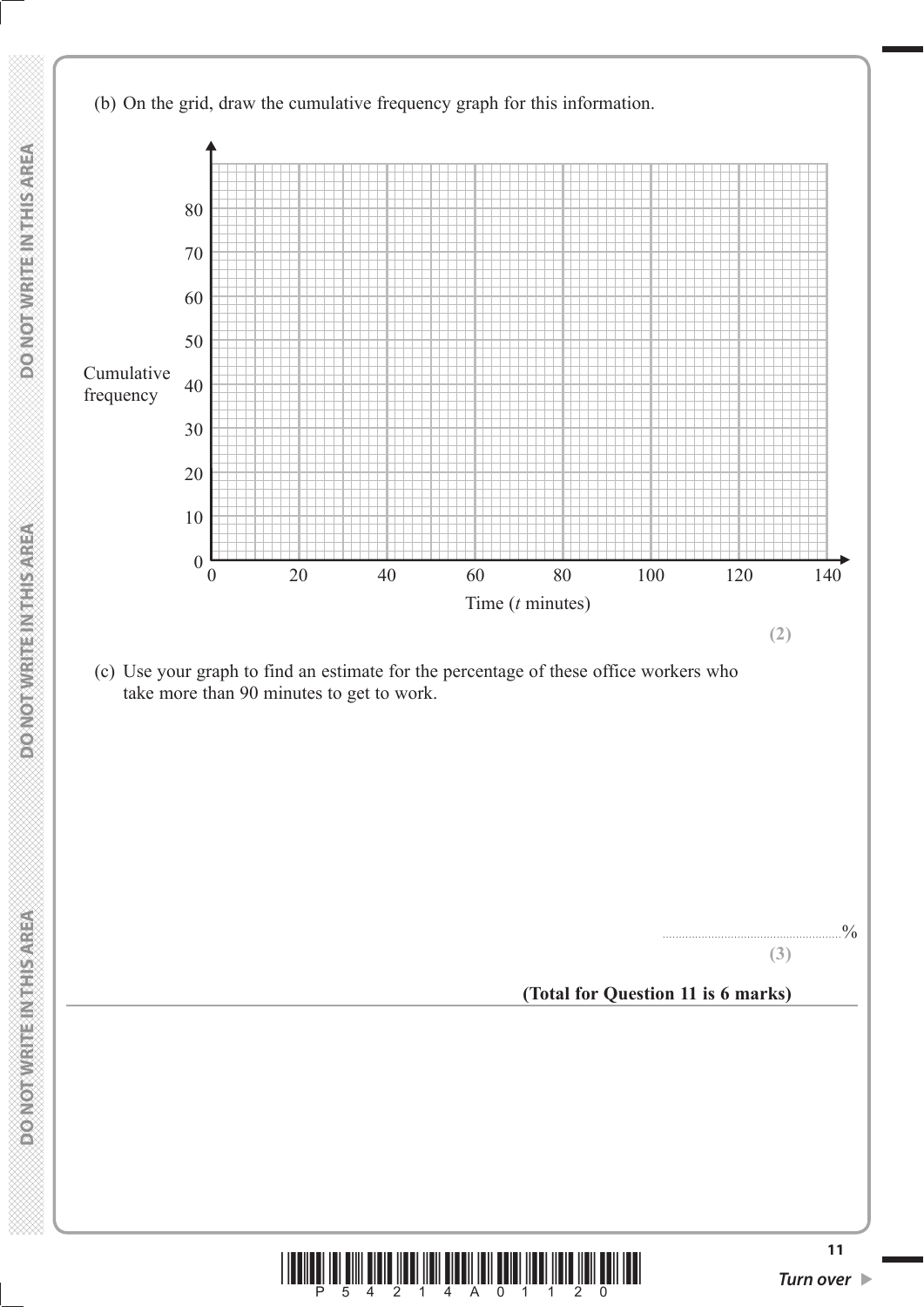**12** *OAB* is a sector of a circle with centre *O* and radius 7 cm.



The area of the sector is  $40 \text{ cm}^2$ 

 Calculate the perimeter of the sector. Give your answer correct to 3 significant figures.

................................................ cm

DO NOTWRITE IN THE AREA

**(Total for Question 12 is 4 marks)**

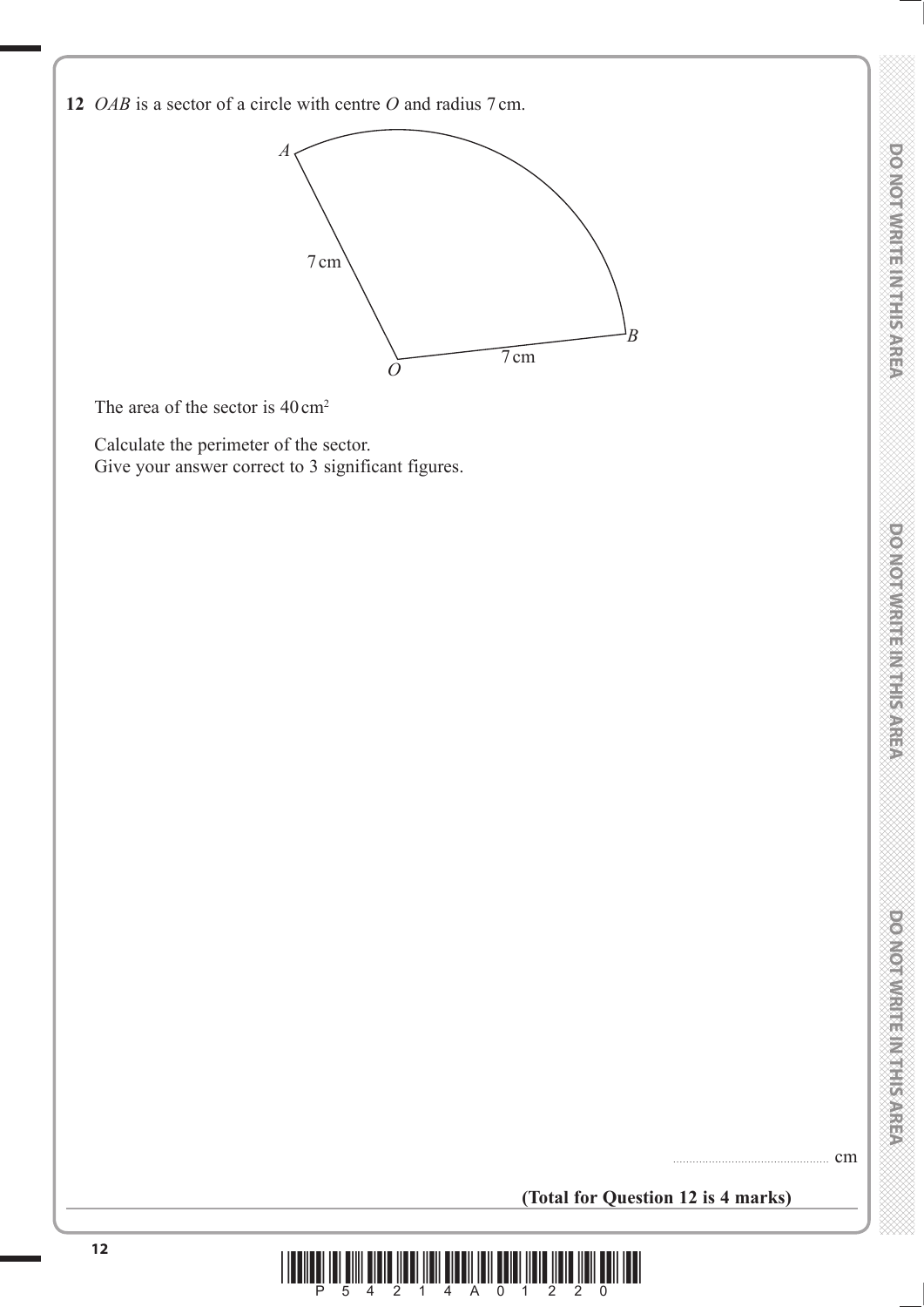13 Show that 
$$
6 + \left[ (x+5) \div \frac{x^2 + 3x - 10}{x-1} \right]
$$
 simplifies to  $\frac{ax - b}{cx - d}$  where a, b, c and d are integers.

**(Total for Question 13 is 4 marks)**

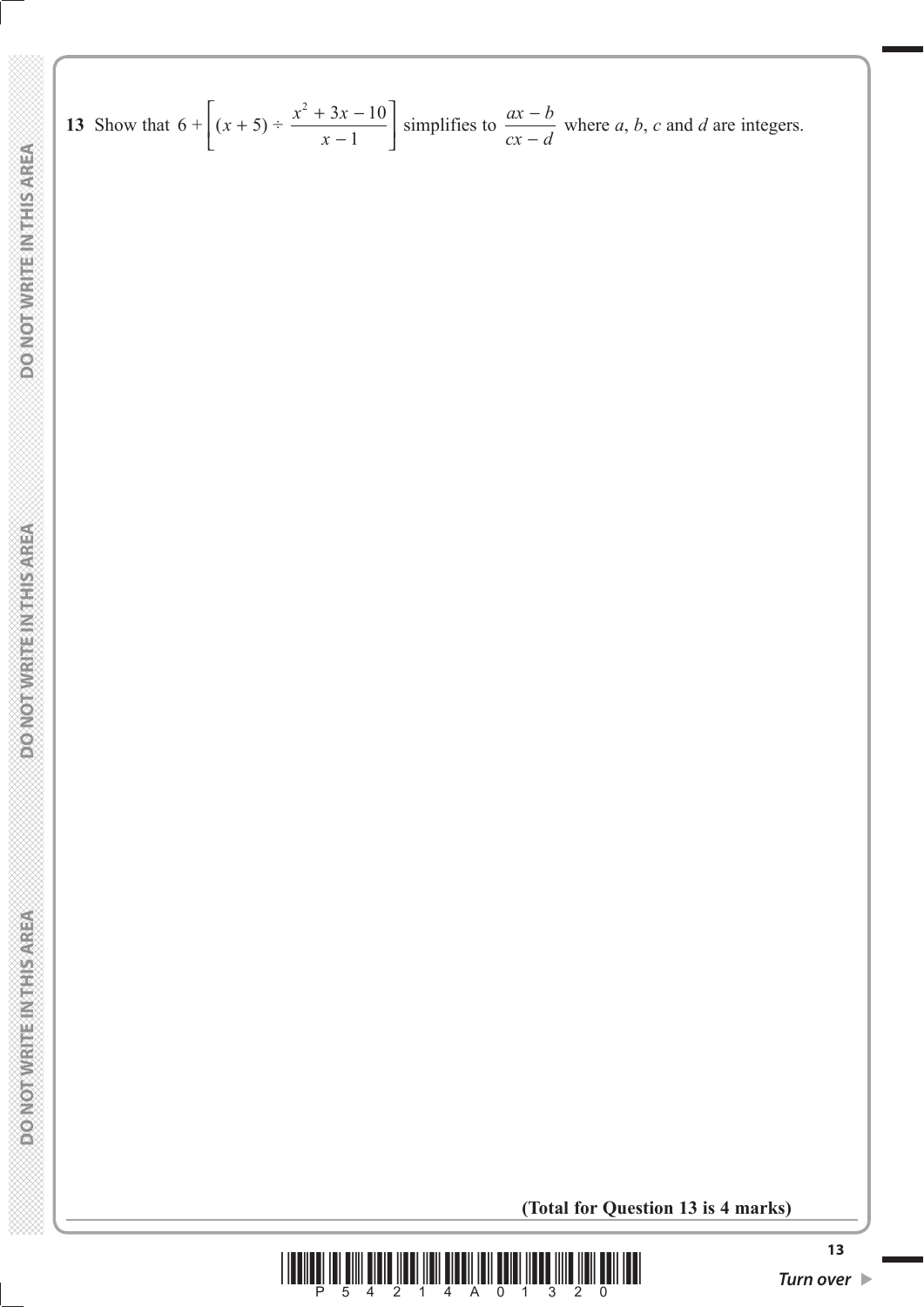**14** A car moves from rest.

 The graph gives information about the speed, *v* metres per second, of the car *t* seconds after it starts to move.



 **DO NOT WRITE IN THE IN THIS AREA DO NOT WRITE IN THIS AREA DO NOT WRITE IN THIS AREA DO NOT WRITE IN THIS AREA DO NOT WRITE IN THE INTERNATIONAL CONTINUES. THE INTERNATIONAL CONTINUES.** 

**DOMORATION ENGINEERING** 

**DONORMENT INTERNATION** 

DO NOT WRITE IN THIS AREA

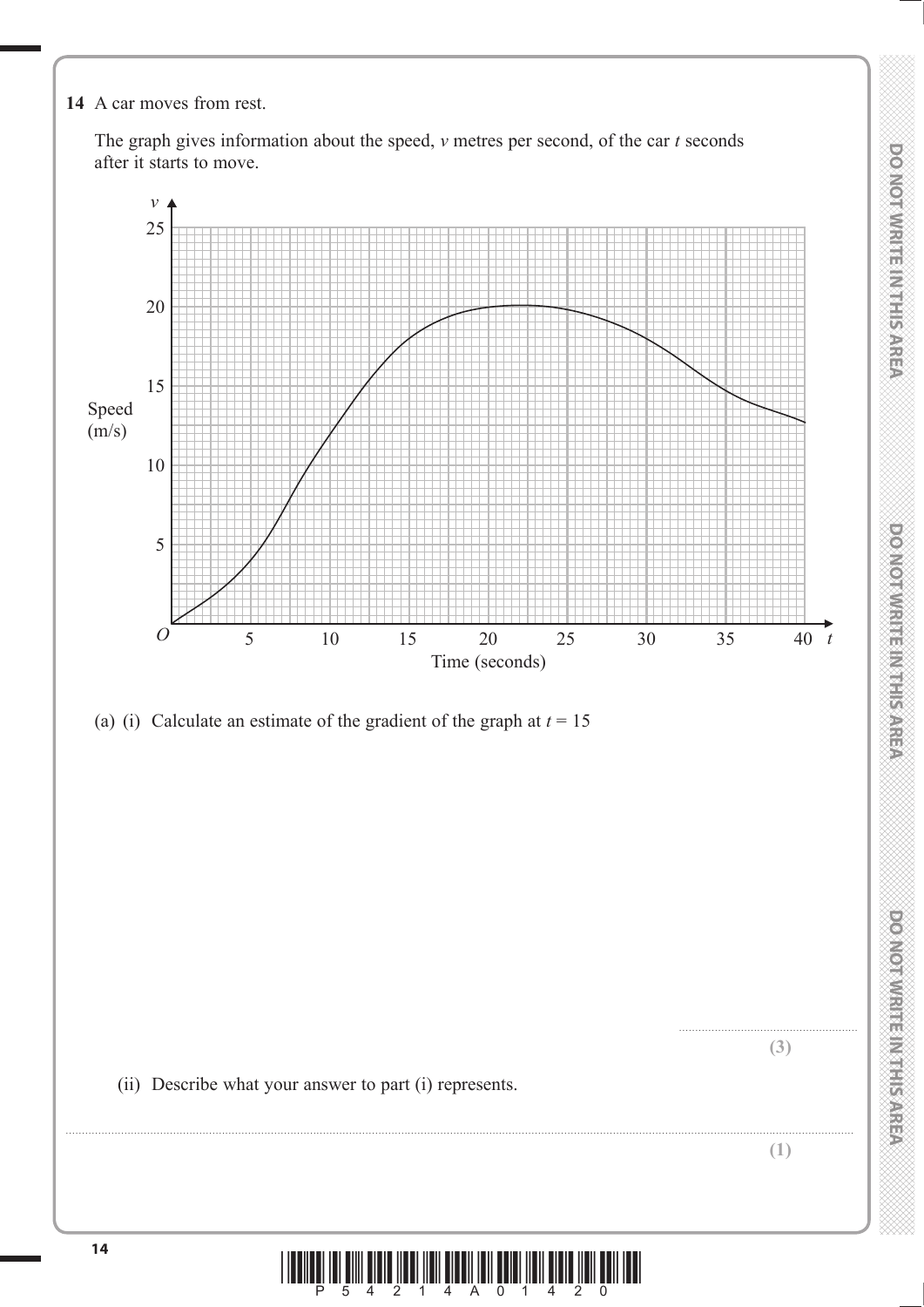(b) Work out an estimate for the distance the car travels in the first 20 seconds of its journey. Use 4 strips of equal width.

.......................................................m

**(3)**

#### **(Total for Question 14 is 7 marks)**

**15** Make *m* the subject of the formula  $f = \frac{3m + m}{m - m}$  $3m + 4$ 1

**(Total for Question 15 is 3 marks)**



.......................................................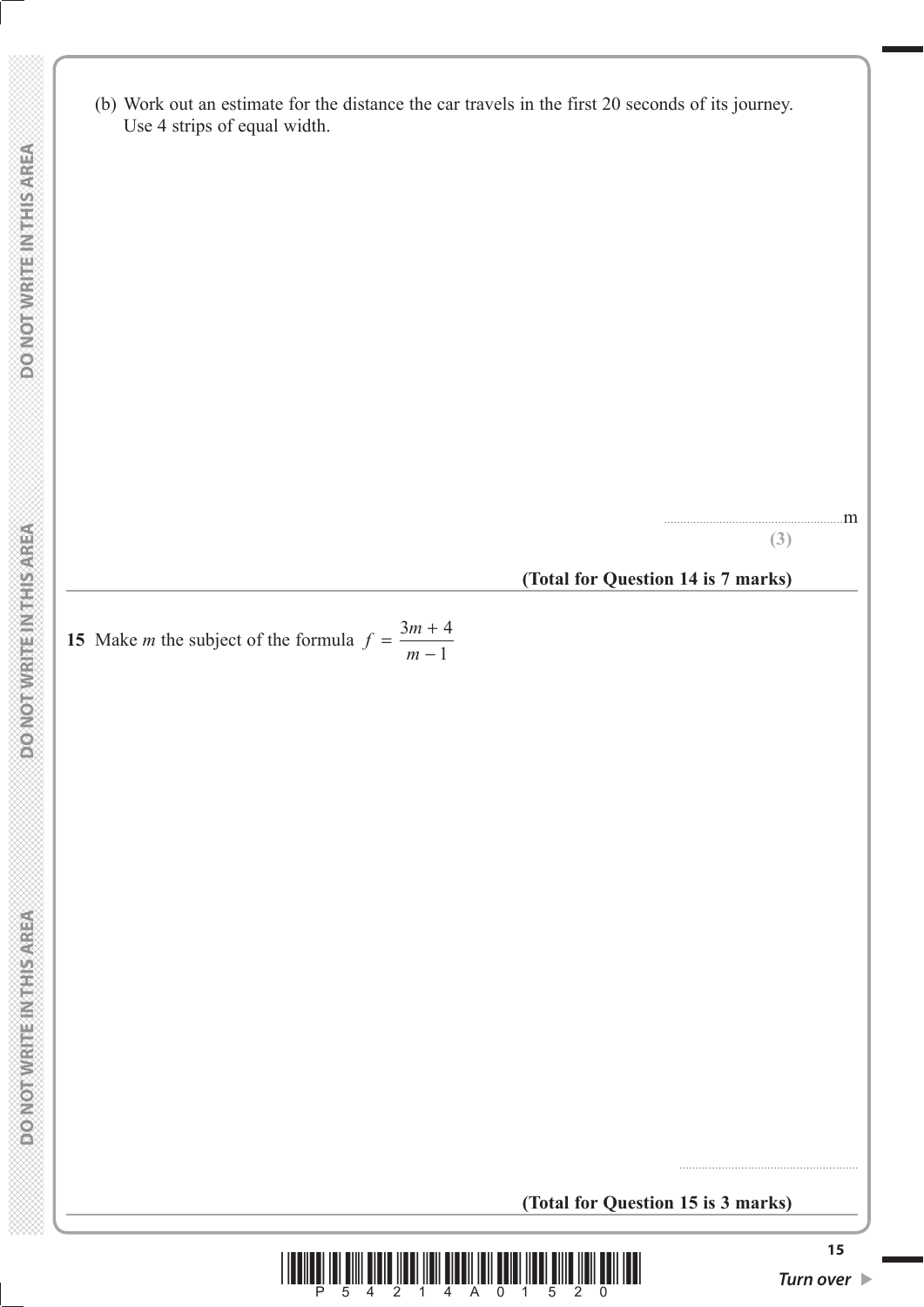

**(Total for Question 16 is 3 marks)**

..................................................................................

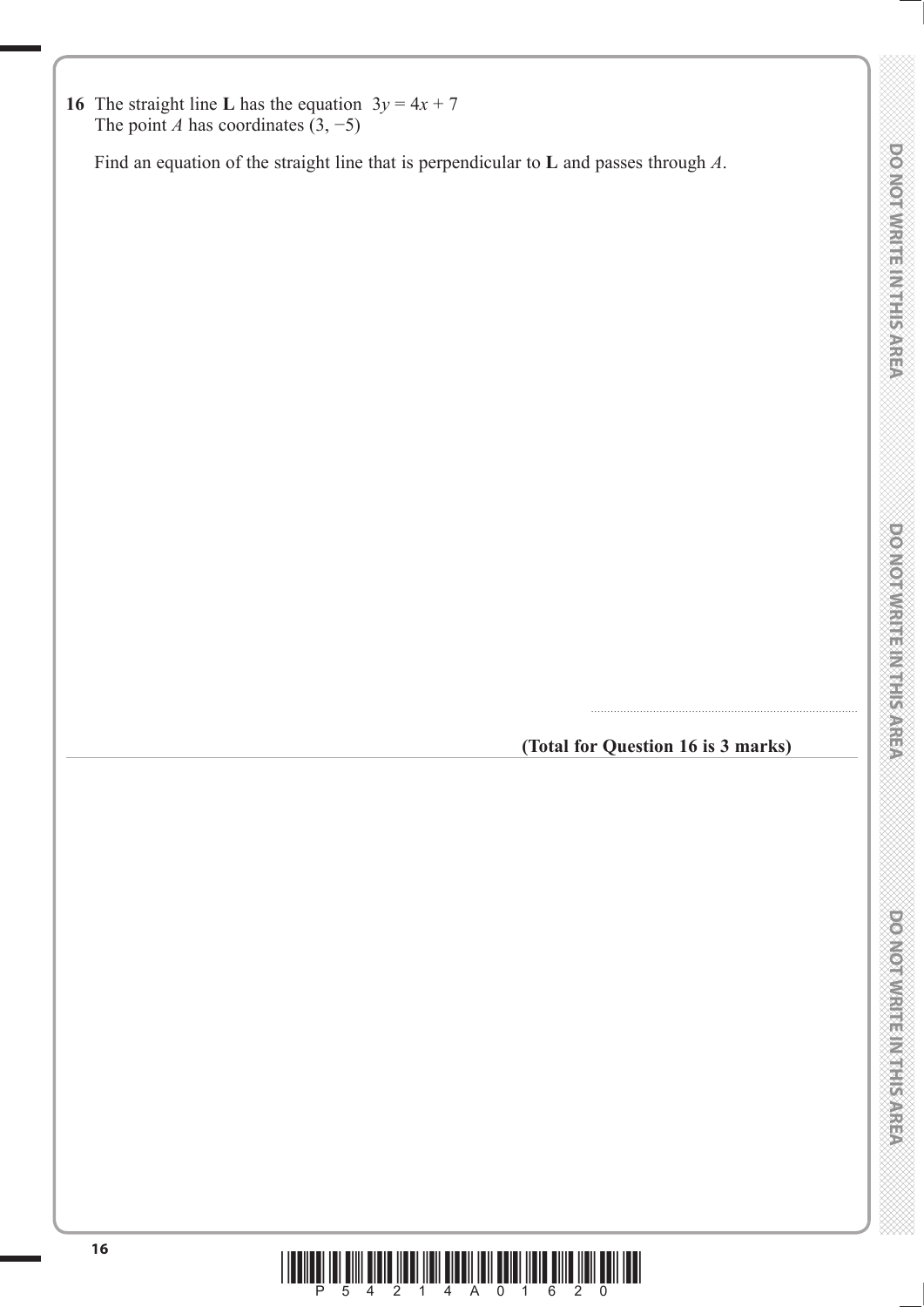**17** There are some small cubes and some large cubes in a bag. The cubes are red or the cubes are yellow.

The ratio of the number of small cubes to the number of large cubes is  $4:7$ 

The ratio of the number of red cubes to the number of yellow cubes is  $3:5$ 

..................................................................................................................................................................................................................................................

..................................................................................................................................................................................................................................................

..................................................................................................................................................................................................................................................

(a) Explain why the least possible number of cubes in the bag is 88

**(1)**

All the small cubes are yellow.

(b) Work out the least possible number of large yellow cubes in the bag.

**(3)**

.......................................................

**(Total for Question 17 is 4 marks)**

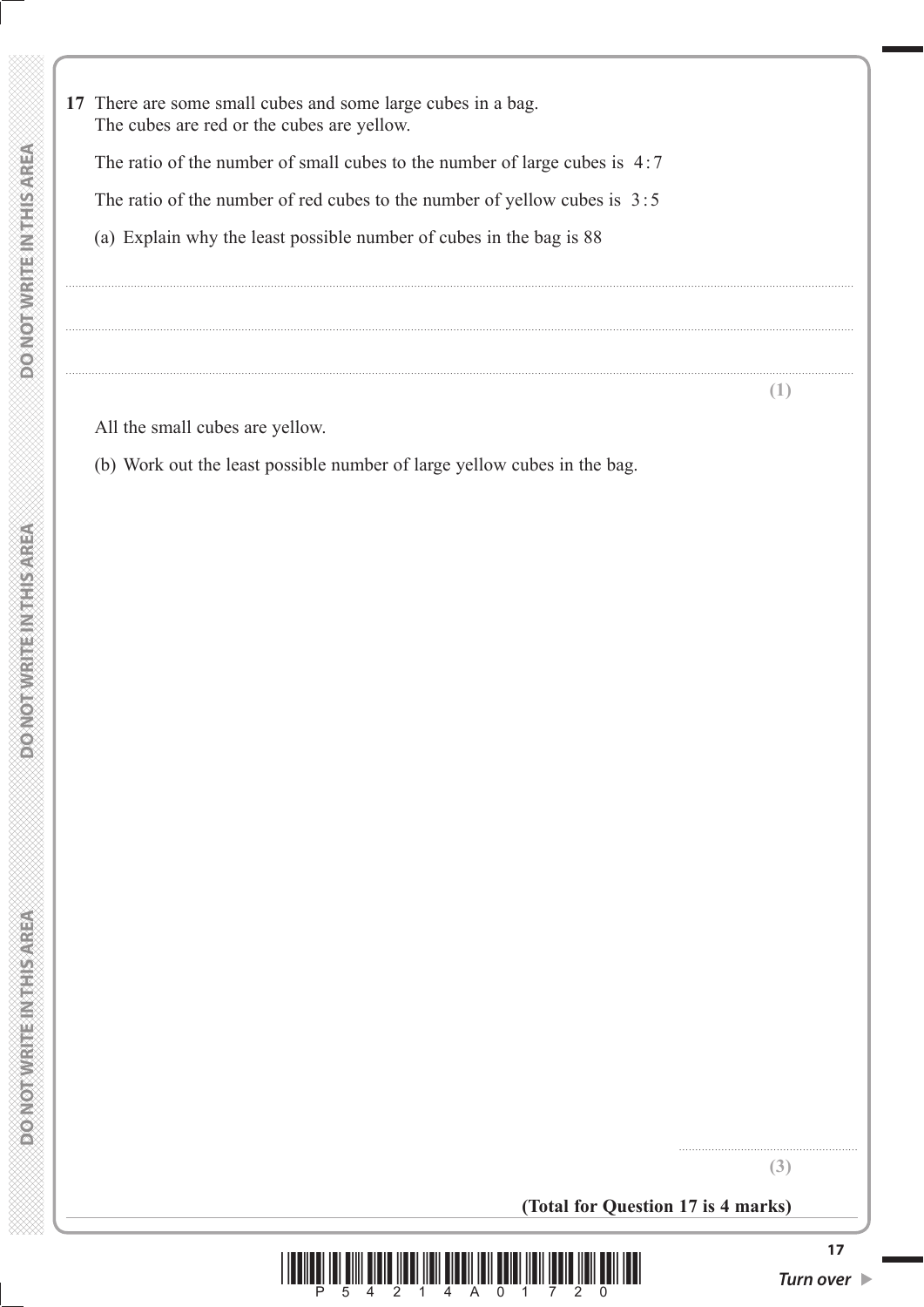DO NOT WRITE IN THIS AREA



 $BA = BD$  *CB* = *CD* Angle  $ABD = 40^\circ$ 

 Work out the size of angle *ADE*. You must give a reason for each stage of your working.

**DONOTWRITE MITHSAREA** 

**(Total for Question 18 is 5 marks)**

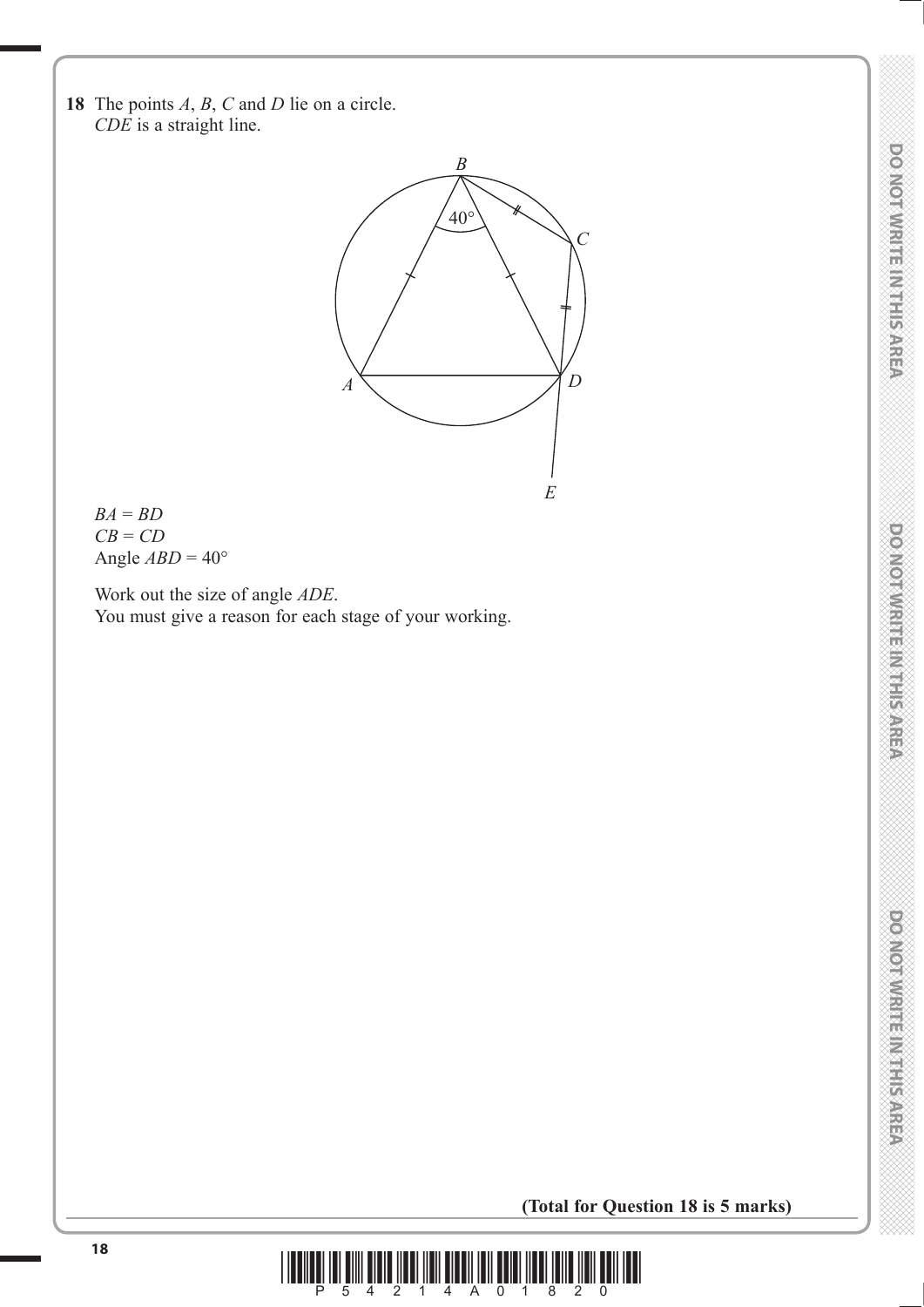**DOMOTIVRITE IN THIS AREA** 

**DOMOTHER REPAIRING** 

**19** The diagram shows a triangular prism.



The base, *ABCD*, of the prism is a square of side length 15 cm. Angle *ABE* and angle *CBE* are right angles. Angle  $EAB = 35^\circ$ 

*M* is the point on *DA* such that

$$
DM: MA = 2:3
$$

 Calculate the size of the angle between *EM* and the base of the prism. Give your answer correct to 1 decimal place.



 $\circ$ 

.......................................................